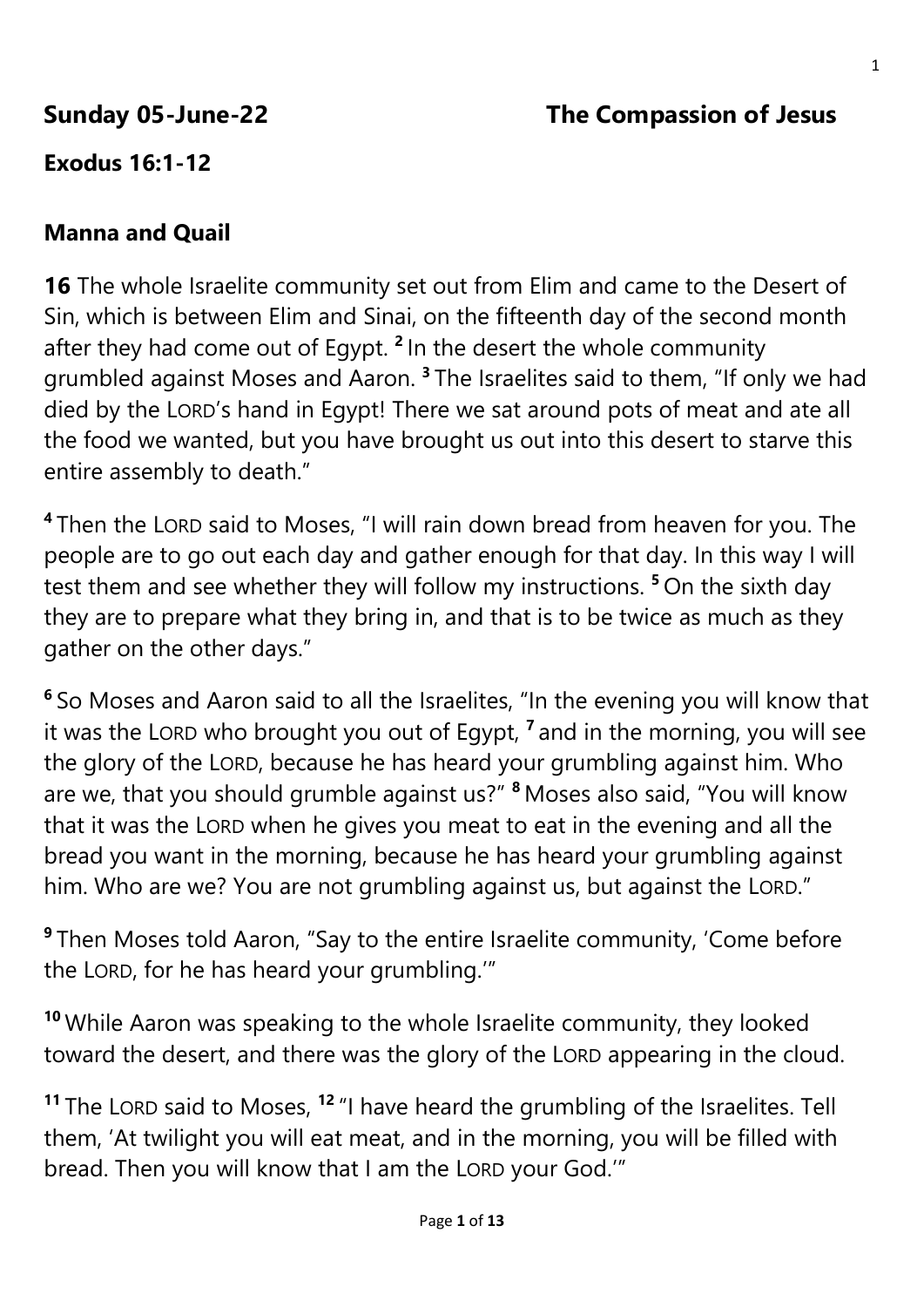## **Matthew 14:13-21**

#### **Jesus Feeds the Five Thousand**

**<sup>13</sup>** When Jesus heard what had happened, he withdrew by boat privately to a solitary place. Hearing of this, the crowds followed him on foot from the towns. **<sup>14</sup>** When Jesus landed and saw a large crowd, he had compassion on them and healed their sick.

**<sup>15</sup>** As evening approached, the disciples came to him and said, "This is a remote place, and it's already getting late. Send the crowds away, so they can go to the villages and buy themselves some food."

**<sup>16</sup>** Jesus replied, "They do not need to go away. You give them something to eat."

**<sup>17</sup>** "We have here only five loaves of bread and two fish," they answered.

**<sup>18</sup>** "Bring them here to me," he said. **<sup>19</sup>** And he directed the people to sit down on the grass. Taking the five loaves and the two fish and looking up to heaven, he gave thanks and broke the loaves. Then he gave them to the disciples, and the disciples gave them to the people. **<sup>20</sup>** They all ate and were satisfied, and the disciples picked up twelve basketfuls of broken pieces that were left over. **<sup>21</sup>** The number of those who ate was about five thousand men, besides women and children.

#### **Sermon: The Compassion of Jesus**

Before we begin - let me **ask God to give us His understanding and speak to us through** 

#### **this passage**

Let's pray…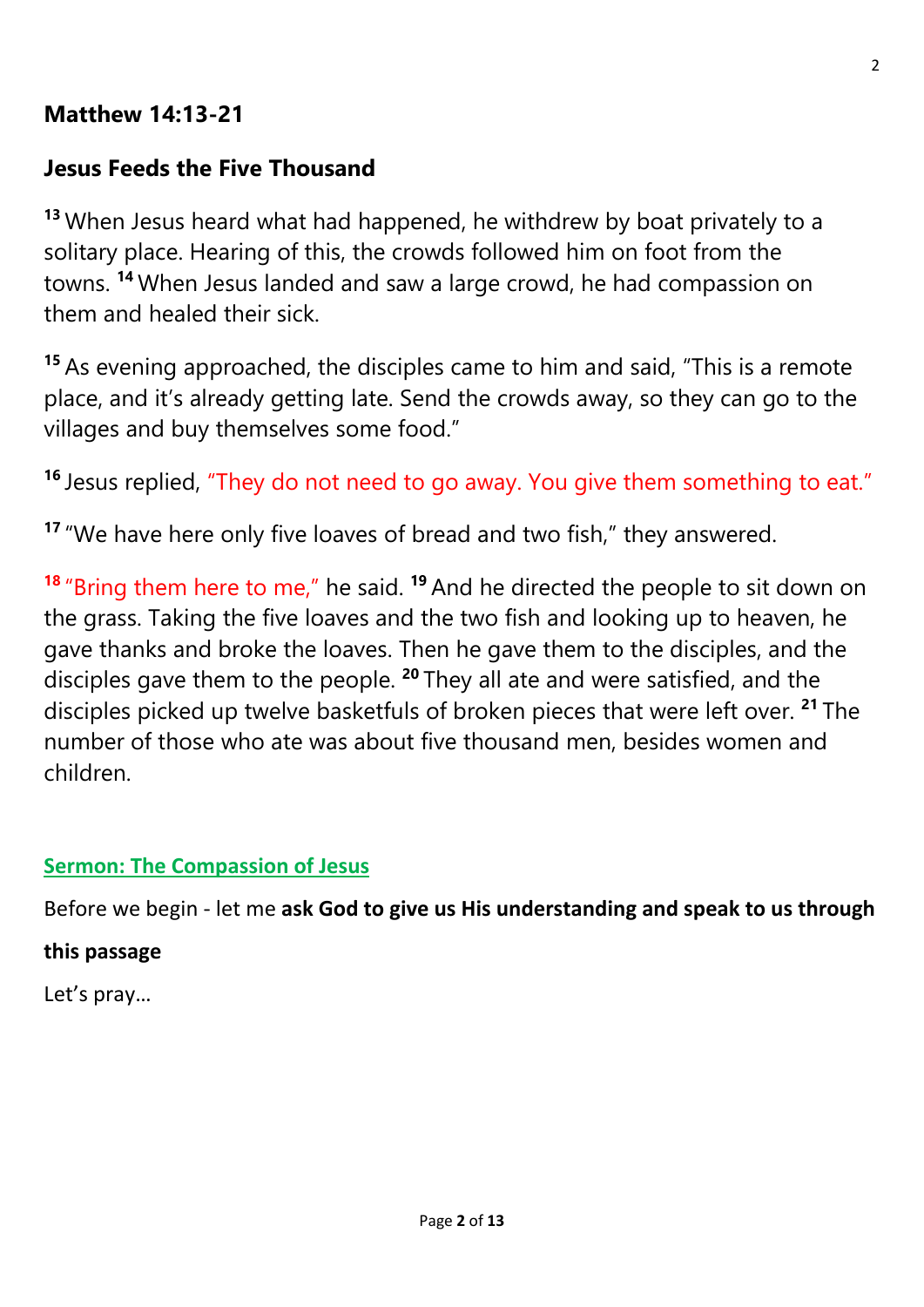#### **Intro**

#### [Slide 1-George]



*To begin with then a true story of man called George Müller – born in 1805 in Saxony (now Germany) (died in 1898) – trained with the London Missionary Society – a Christian Evangelist and the founder of the Plymouth Brethren Movement.*

*Whilst preaching in Bristol in England – he couldn't help but notice how many orphans there were on the streets. He felt compelled to do something and came up with the idea of starting an orphanage. Many in his congregation mocked him, telling him 'That's not what we do in England."*

*But Muller was convinced with God's help he would prove them wrong. He never once asked for any funding – he simply prayed for - funding – workers - and children – and they arrived.*

*In 1836 he bought a house in Wilson Street in Bristol [picture on left] – for boys initially – then another house for girls – and the children came pouring in.*

*When the neighbours started to complain – Muller knew it was time to find a new place. As usual he prayed and the Lord provided - and the orphanages moved to a place called Ashley Down which housed 300 children [picture on right]*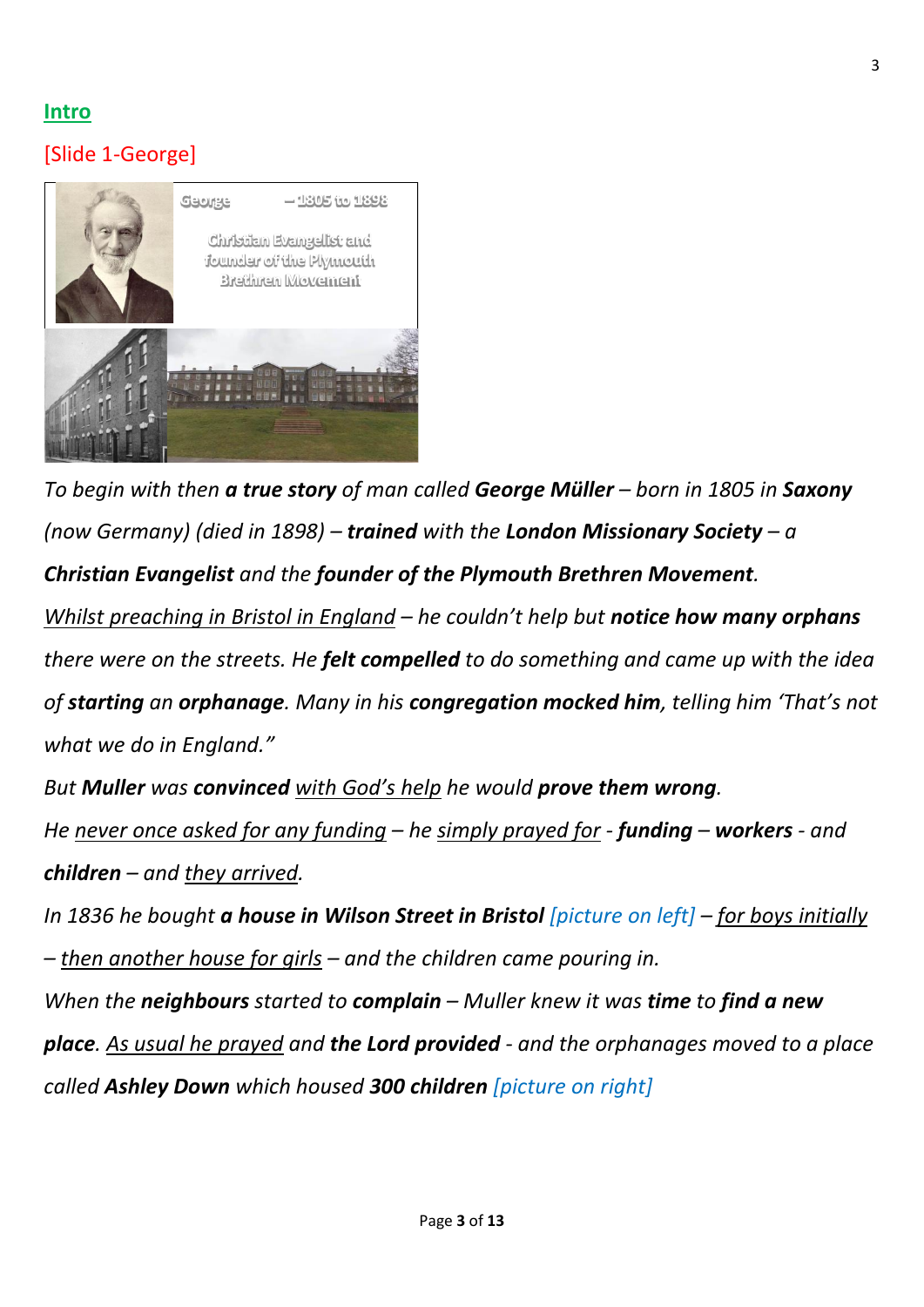*One of the best-loved Müller stories comes to us from Abigail Townsend Luffe. When she was a child, her father assisted Müller, and she spent time at Ashley Down. Early one morning Müller led her and the other children into the long dining room set for breakfast but without any food, Müller prayed: "Dear Father, we thank Thee for what Thou art going to give us to eat." There was a knock at the door; it was the baker, unable to sleep because he was sure the Lord wanted him to bake bread for Müller. "Children," Müller said, "we not only have bread, but fresh bread." Almost immediately they heard a second knock at the door. It was the milkman; the milk cart had broken down outside the orphanage, and he offered the milk to the children, completing their meal.*

*George was an amazing man of prayer and faith and learned to persevere in prayer knowing God will answer in His own perfect timing.*

*As we look at our two Bible readings this morning – it seems - that is what God is teaching us to do – like George – persevere in prayer and faith – trusting God in all things – even in the impossible!*

*Let's see…*

#### **God's has Compassion on the Israelites (Exodus 16:1-12)**

Just like George had compassion on the orphans of Bristol

If we turn to our Old Testament (OT) reading from Exodus 16:1-12 – we see God has compassion on the Israelites.

[Slide 2-Manna]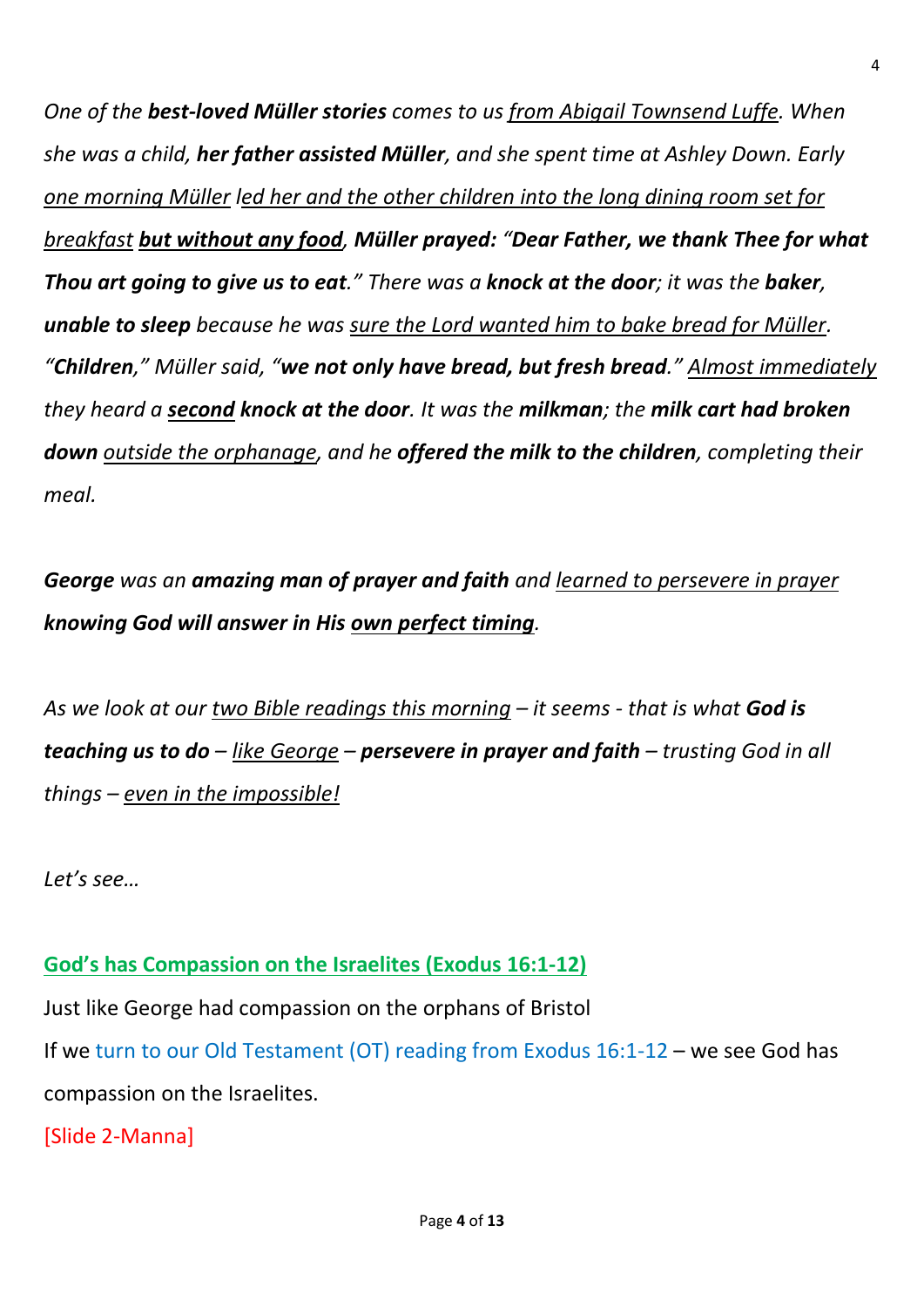

- V1 The **Israelites** are in the desert **wilderness** having been **rescued** from **slavery** in **Egypt**
- V2 But they **grumbled against Moses and Aaron**
- V3 They said they **had pots of meat** and **all** the food they **could eat** in **Egypt** and they **accused Moses and Aaron** of **bringing** them out into the **desert to starve to death**
- **God** could have been **pretty cheesed** with the **Israelites**
- He has **rescued** them from **slavery and oppression** in Egypt and led them o**ut of captivity**
- And instead of the Israelites being grateful they are complaining
- But **God shows them compassion**
- V4 God tells Moses that **He will rain down bread from heaven** He will rain down enough just for one day at a time – to **teach them to rely on God one day at a time**

Application – isn't that something we also need to learn – to rely on God's provision

#### **one day at a time** – to **walk with God daily**

(pause)

• V5 – Not only is God's provision of bread each day miraculous – but there's **another miracle on the 6th day** – **God** will provide **twice as much bread** so they have bread for the Sabbath day – and don't have to gather bread on the Sabbath – but instead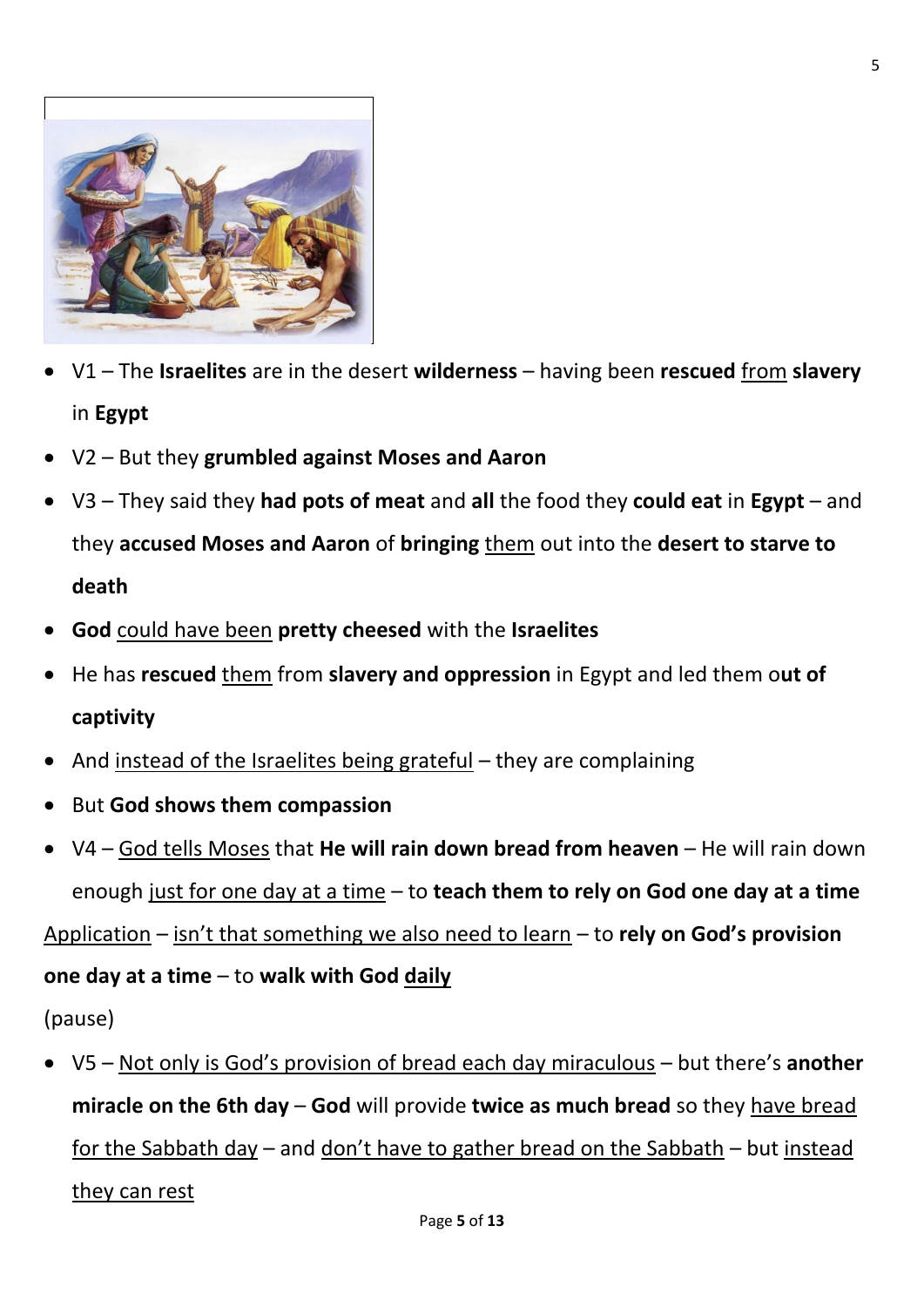• V6/7 – God tells Moses – He will perform this miracle so the **people know God brought them out of Egypt and so they can see God's glory – and to question themselves for grumbling**

Application – Imagine how Moses and Aaron felt as leaders being grumbled against? I wonder if we are sometimes guilty of grumbling against our church leaders and ministry leaders here – forgetting how much they love and serve us faithfully?

(pause)

Application – And are we **guilty of grumbling against God**? He's helped us time and time again – and **we doubt He will help this time** – and we complain that He's not listening or that He doesn't care – and then in His own way and in His own perfect timing - **He acts** – and we feel like a goose – because we grumbled and complained

- Later on, in this chapter we **learn** that **God provided this bread** called *manna* every morning – and **quail meat** every night
- The **Hebrew** word for *manna* literally means "*what is it*?" because no one really knew what the food was?
- **V35** tells us of God's faithfulness the **Israelites ate manna forty years**, until they came to the **Promised Land**;

## **Jesus has Compassion on a Large Crowd (Matthew 14:13-21)**

- Just like God had **compassion on the Israelites**
- In our NT passage from Matthew 14:13-21 **Jesus has compassion on a large crowd of people** – [Please turn to Matthew 14:13-21 in your Bibles]

[Slide 3-Five Thousand]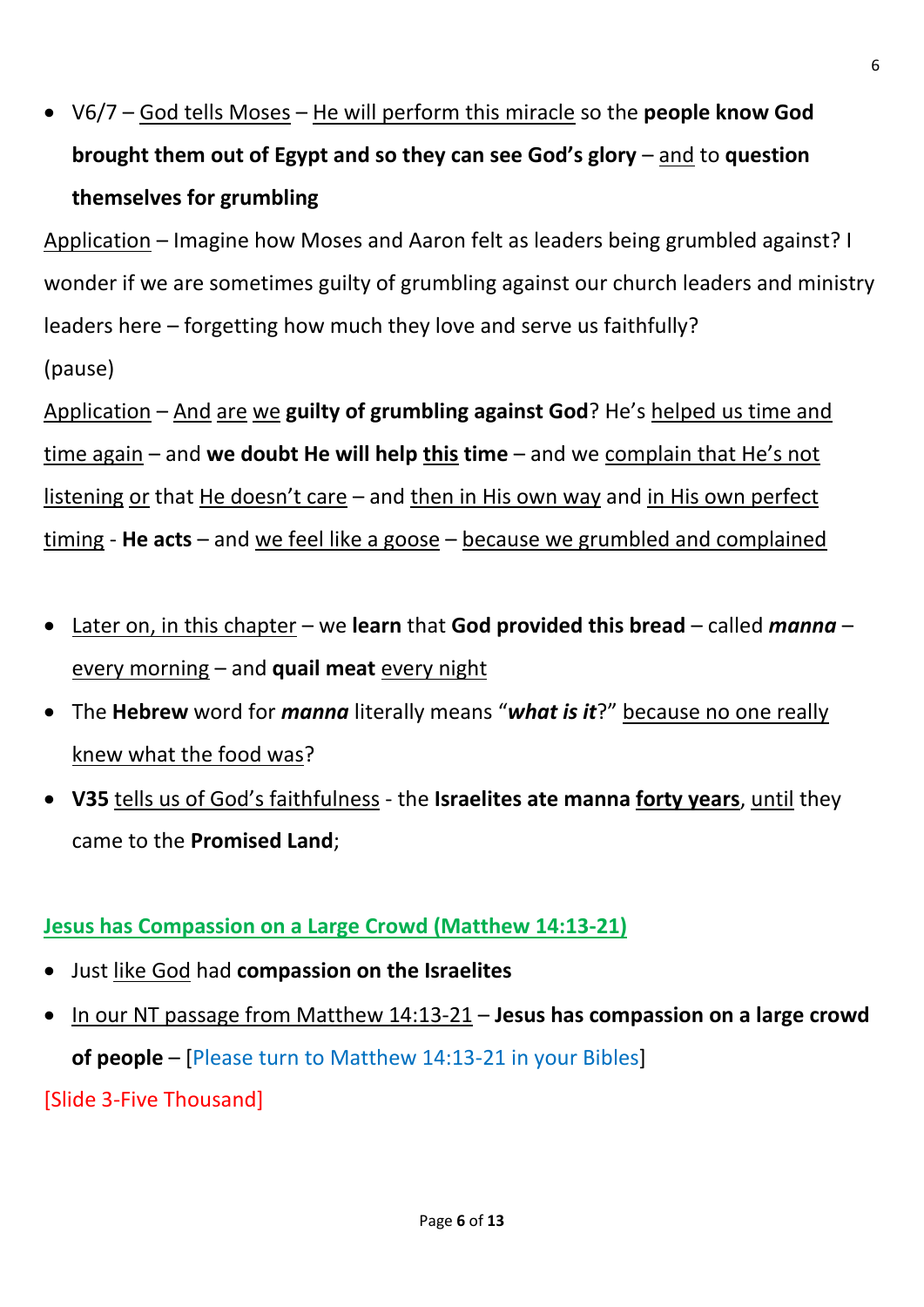

- We pick up the story in v13 where **Jesus withdrew to a solitary place** because He's heard of John the Baptist's death – which we looked at last week – and **He wants to get away to be alone** – to perhaps **grieve** His **cousin's death** – to perhaps have a **break from His mission work** – and perhaps to keep away from any **threat from Herod**
- But Jesus' attempt to get away alone by sailing to the other side of the lake is short lived – the **crowd** worked out where Jesus was headed and **followed Him** around the lake on foot and **met him when he landed** (v13)
- The **crowd** just **couldn't get enough of Jesus** because of His powers and **miraculous healings** and His **incredible teaching** with such **authority**
- Now Jesus could have been cheesed He couldn't get away and have a rest but look at v14
- When Jesus landed and saw the crowd, **He had compassion on them** and **healed their sick**
- The **Greek word** for **compassion** here literally means *to be moved in one's bowels*, (in Biblical times the bowels were thought to be the seat of love and compassion)
- Basically **Jesus** had a **gut-wrenching desire to help them**

Application  $-1$  wonder if we can learn from Jesus here what true compassion is  $-$  it means **having a love and desire to help those who are less fortunate than us** – as Jesus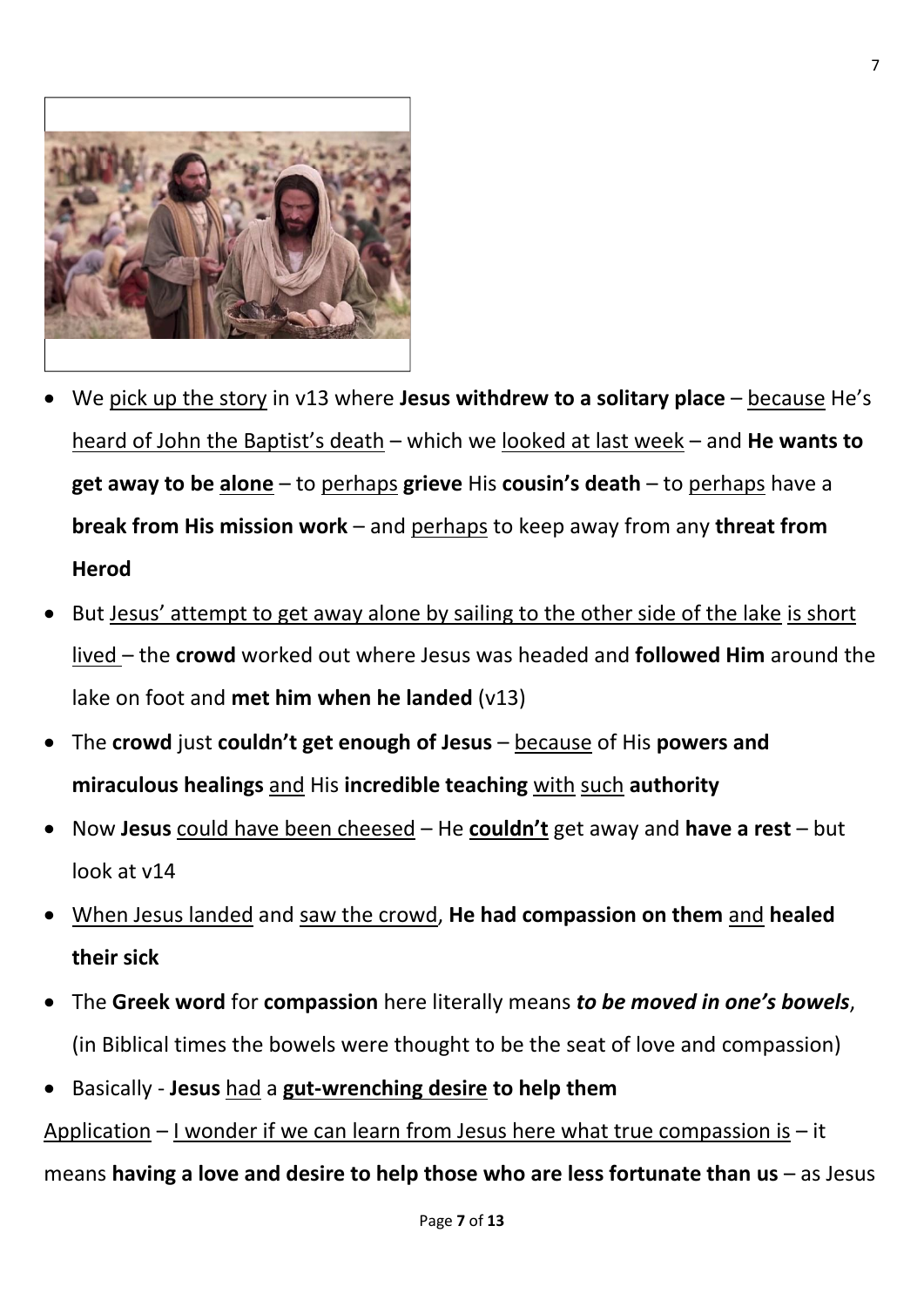taught in the Sermon on the Mount – **to go the extra mile** (Matt 5:41) – isn't that what our friend George Müller did?

True compassion means - **we must never seem too busy to help people** or **even seem to find them a trouble and a nuisance** [as long as it is a genuine need].

• V15 - Because it was getting late; the disciples wanted Jesus to send the crowd away so that they could buy food in the villages. The disciples knew they couldn't **feed all these people.**

**This was a compassionate act** by the disciples - knowing that it was late and the people would be hungry. Yet, the **disciples** didn't fully comprehend what Jesus could do. Application - The **disciples** when they saw it was late and the people were hungry; understandably **thought in human terms and decided to quit**. Even when Jesus told them to feed the people, they again looked at their own human resources and did not look to the Lord to provide. **I wonder if we do that**? **We put limitations on what God can do because of our humanness**!

Sometimes we can be guilty of making our problems **REALLY REALLY BIG** and **GOD really really small** – instead of realizing that **God is bigger than all our problems and situations**. For example – we might be facing a health crisis – or waiting for test results – and  $we're$ **dreading the worse** – but **God is bigger than all of that**. Even if the results come back that we've got a terminal illness – **God has sent Jesus to save us for Heaven** – **our sixty, seventy or eighty years on this Earth are smaller than a dot** – **compared to everlasting life and eternity in Heaven.**

(pause)

• The **disciples** are **faced with the problem of not being able to feed the people** - but look what Jesus says in v16 - "*They do not need to go away. You give them something to eat*."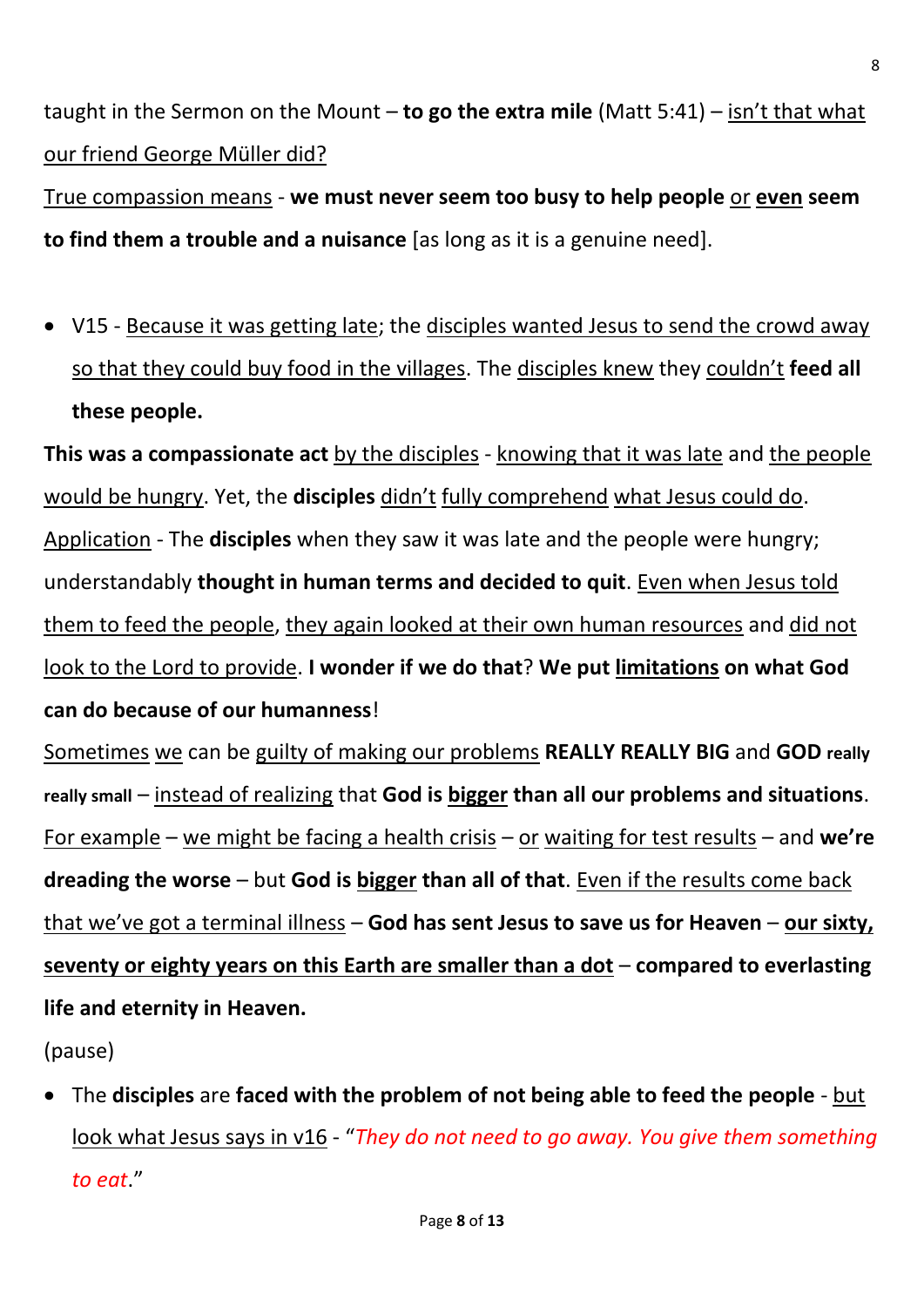- That's a **remarkable statement by Jesus** the disciples must have been wondering **WHAT? How are we going to do that Jesus**?
- What Jesus means though is that the crowd do not need to leave because **He will provide all that is needed!**

*Charles Spurgeon used the words, "they do not need to go away" as the basis of a sermon. The theme of his sermon was that if there was no need for these mostly casual hearers of Jesus to depart, there is even less reason for the follower of Jesus to go away from continual communion and fellowship with Jesus!*

#### Application

There is no situation in our lives when we need to "*go way from Jesus*". We don't have things so hard or so easy - that we don't ever need Jesus! As Jesus says in John 15:5: "*Apart from me, you can do nothing*" Also, there should never be a reason why we would turn **anyone** away whose come

looking for Jesus – we're not in an exclusive club – **Jesus is available for all** – **no one is**  "**too bad**" - that they can't come and give their life to Jesus.

• What Jesus is trying to teach the disciples by saying "*you give them something to eat*" is **to teach them to have faith** - To have the attitude that Jesus' mother had at the miracle at the wedding feast of Cana when Jesus turned water into wine – Mary came to Jesus with a problem – "*there's no wine left*" – even when Jesus said "*what's it got to do with me*" – Mary said to the servants "**do whatever Jesus tells you**" – **Mary knew and believed in what Jesus could do**.

#### Application

Jesus wants the **disciples and us** to have the attitude that when we face what seems an impossible problem to say to ourselves "*leave it to Jesus, He can do ANYTHING*" – isn't that the faith that our friend George Muller had – in his orphanage work?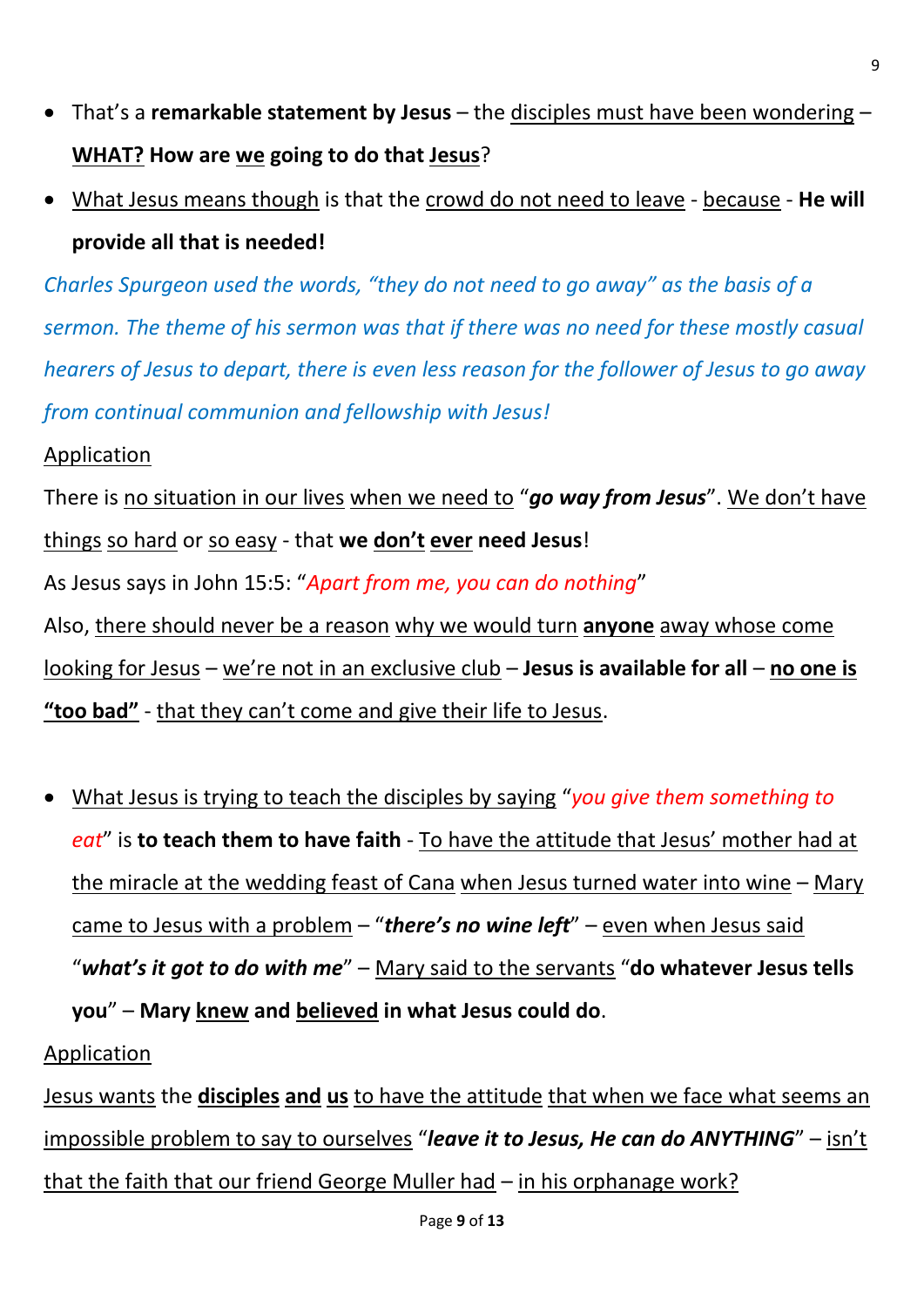- But the disciples like us have a lot to learn see v17 they say "*we only have 5 loaves and two fish*" - **T ' not a problem to Jesus**
- V18 **Jesus gets the crowd to sit down** like they are going to have a huge banquet
- And notice **He gives thanks** to His Heavenly Father
- **Jesus gave thanks BEFORE He did anything**. He is not necessarily "*saying grace*" or "*blessing the food*"; **but acknowledging the complete sufficiency of His Father to**  meet the people's need in an impossible situation. Jesus had complete confidence in the Father's provision. Jesus did not work independently from the Father, He worked in complete dependence on His Father!

#### Application

Like Jesus **can we thank God before He acts – having confidence that He will meet all our needs?**

- And from those five loaves and two fish **everyone was well fed and satisfied**. **The disciples picked up twelve basketfuls of broken pieces of leftovers**! [Presumably each disciple had a basket]
- **Notice Jesus always gives in ADBUNDANCE** (Ephesians 3:20 Immeasurably more than we ask!). As Jesus Himself says in John 10:10 – *I have come that they may have life and have it to the full!*

#### Application

Jesus shows us that God can provide out of resources that we cannot see or perceive in any way. **God often provides in ways that are unexpected**.

In this miracle Jesus teaches us: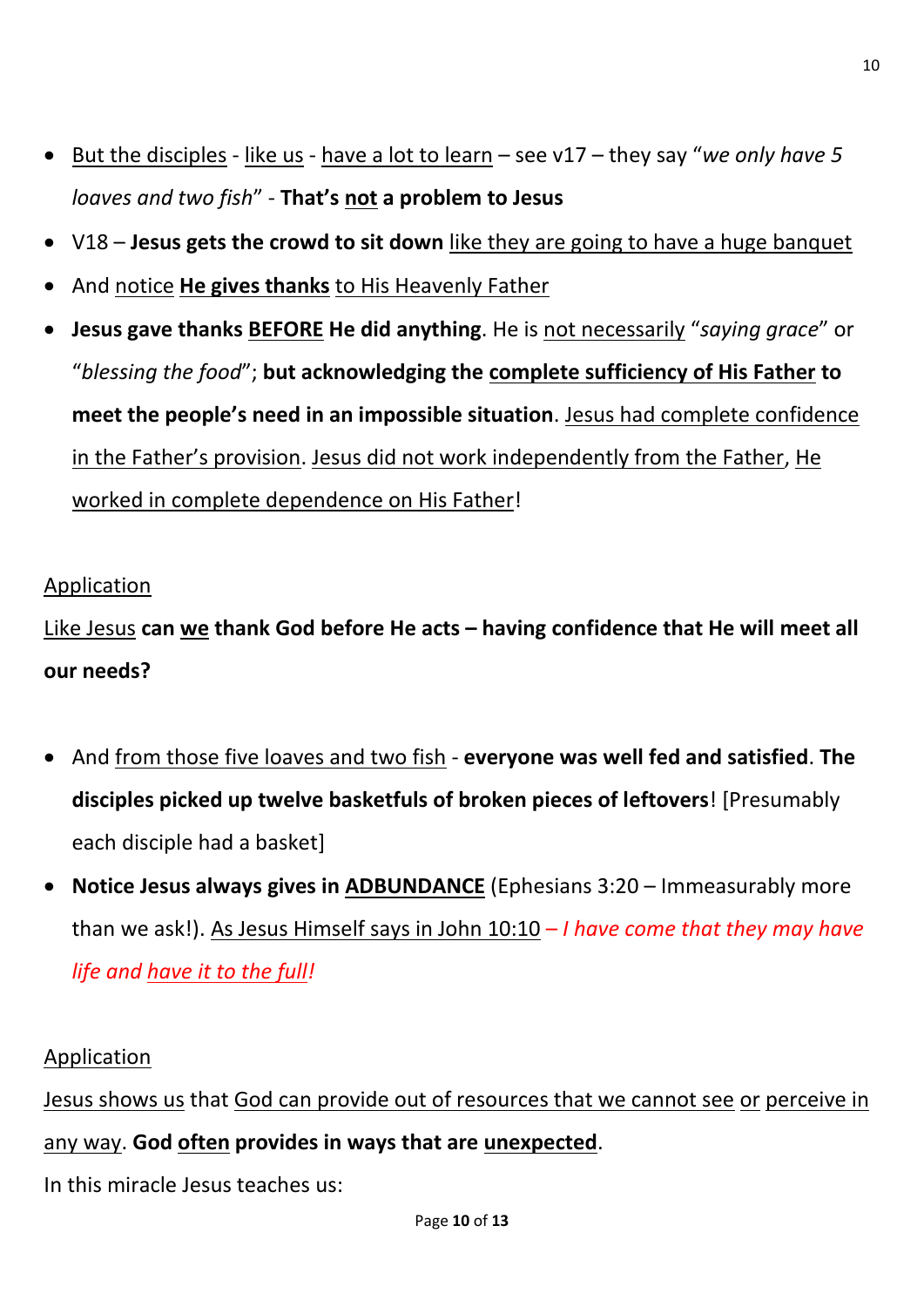- We **start** with what we **have**
- We give what we have to Jesus **He will do the rest** and work with and through

us

- We **obey what Jesus commands**
- And we **observe** and **rejoice in** the **results**
- The lesson is *a little is much, in the hands of Jesus*!

(pause)

## **Jesus has Compassion on us**

- So, we've seen **God have compassion on the Israelites**
- We've seen **Jesus have compassion on the large crowd** and **healed the sick** and **fed them**
- **Jesus has compassion on us too He heals us of our sickness** [a sickness called sin] and He **feeds us with His bread** [His spiritual bread]
- You see the feeding of the Israelites with manna in the wilderness and the feeding of the five thousand – **both point to another greater feeding**
- It's a **very special meal Jesus had with His disciples** just before His death

# [Slide 4-Body and Blood]

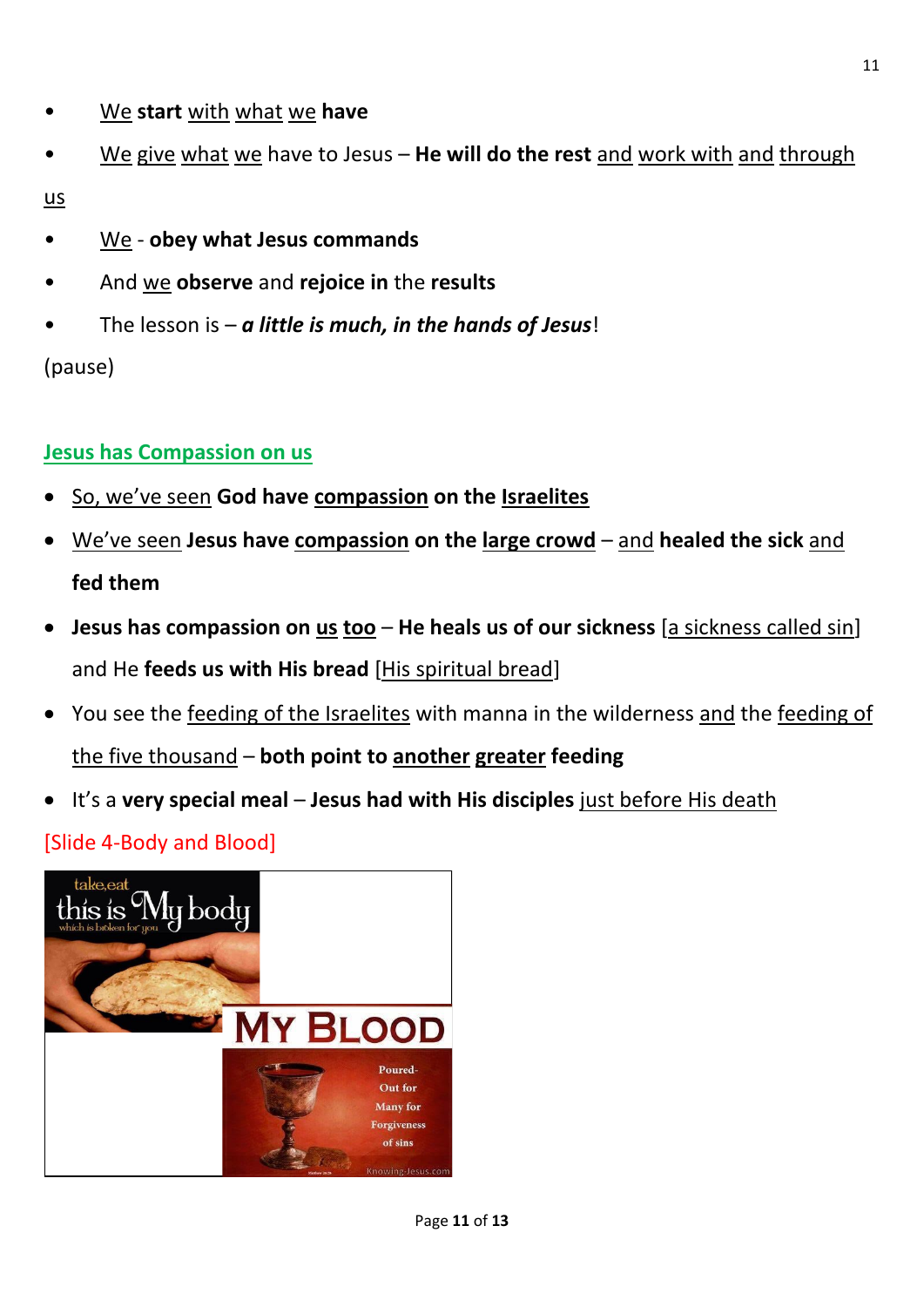- It's the **Last Supper** with His disciples
- But it's **more than a physical feeding** it's a **spiritual feeding**
- Jesus says that the **bread** that He and His disciples share together **represents His body that will be broken and crucified on the cross** – and the **wine** they share **represents His blood poured out on the cross**
- The **bread and wine** point to the once and for all sacrifice of Jesus' body and blood on the cross – that He made - to offer all who believe in Him - **forgiveness of their sins** and **eternal life in Heaven**
- Jesus told His disciples to repeat this Last Supper after He was gone **to remember**  His sacrifice – which is why we celebrate the Lord's Supper at church – in fact we'll be doing that today!
- When we eat the bread and wine juice later we're celebrating Jesus' love and **compassion for us** – and celebrating that because of Him – **we have forgiveness and eternal life**
- There's **one more thing**…
- In John's Gospel, after **Jesus** feeds the five thousand Jesus **says** "*He is the Bread*  of Life" – He NOT saying He's a loaf of bread – He's talking spiritually
- He's saying just like we need to have food to sustain our physical bodies
- **We need spiritual food** to grow spiritually
- That **spiritual food is – Jesus** He is like spiritual bread we can eat
- How do eat Jesus spiritually? By feeding off His Word because Jesus is the Word of God in flesh
- Jesus says in John 6:51 "I am the living bread that came down from heaven. Whoever eats this bread will live forever. This bread is my flesh, which I will give for the life of the world."

#### Application